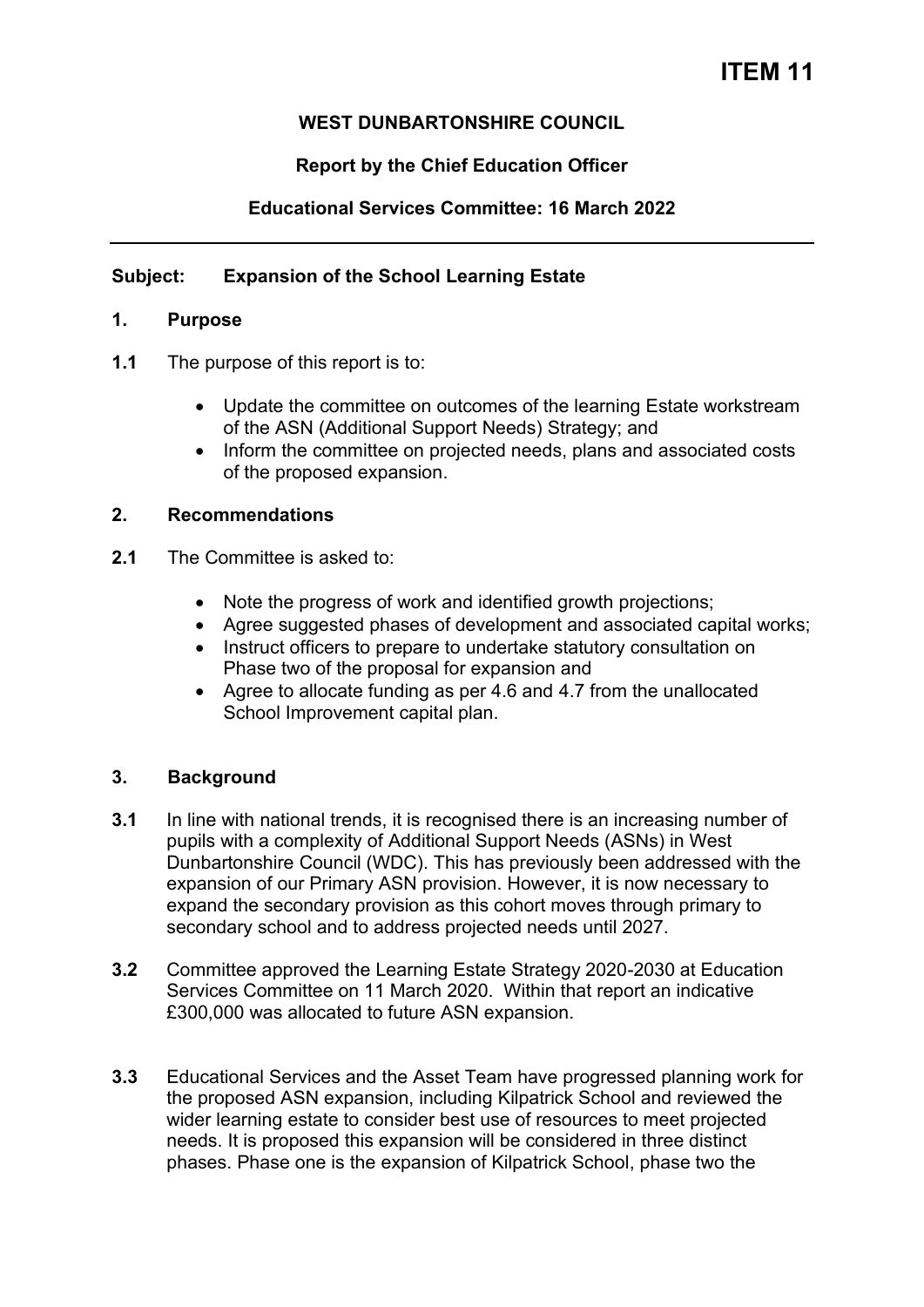establishment of a new base using the old Riverside Early Learning and Childcare (ELCC) setting and phase three the expansion of the Choices building.

#### **4. Main Issues**

- **4.1** Projections shown in Appendix 1 demonstrate a significant potential increase in overall school roll of Kilpatrick.
- **4.2** By 2027 it is anticipated there will be need for an additional nine Secondary ASN classes for severe and complex learners within our learning estate.
- **4.3** Senior Leaders have identified that most of the projected cohort of pupils attending will come from the new ASN bases in St Joseph's, St Kessog's and Renton PS. It is recognised these young people will need a significantly different curricular experience from that of a mainstream Secondary; one which is more personal and bespoke with a focus on life skills and wellbeing.
- **4.4** Phase one expansion work will be to provide additional capacity at Kilpatrick School. Initial scoping has been carried out at the campus indicating that an extension or a new separate annex to the existing building is viable. This requirement was not previously anticipated and is therefore not within the £300,000 previously allocated at Committee on 11 March 2020. This expansion would provide additional space for 3 classes which would meet the immediate needs of pressures in 2022-'24. This expansion falls short of having capacity to meet the projected needs from 2024-'27.
- **4.5** It is unlikely that the new facility would be in place by August 2022 and therefore temporary accommodation will be required whilst the building is completed.
- **4.6** The anticipated additional allocation of funding required for this provision is £900,000 based on the current feasibility design and therefore an additional £900,000 is required from the current unallocated funds within the capital plan for School Improvement.
- **4.7** Phase two of the expansion is the adaptation of the vacated Riverside ELCC at St Martin's Primary. This site provides good quality accommodation which is suitable for use as a school for severe and complex learners; particularly those with Autism Spectrum Disorder (ASD) as referenced in 4.3. This would be needed at the latest by the start of session 2024 and would provide accommodation over the subsequent three years for 36 young people.
- **4.8** In addition to the need to expand settings for severe and complex learners, there is a need to ensure appropriate provision for the cohort of learners who cannot engage in mainstream settings due to challenging social and emotional issues. Currently this cohort is supported in WDC at our Choices School and by partner providers such as Mirren Park and Ardfern Lomond and Johnstone. As part of the Phase Two expansion adaptation will be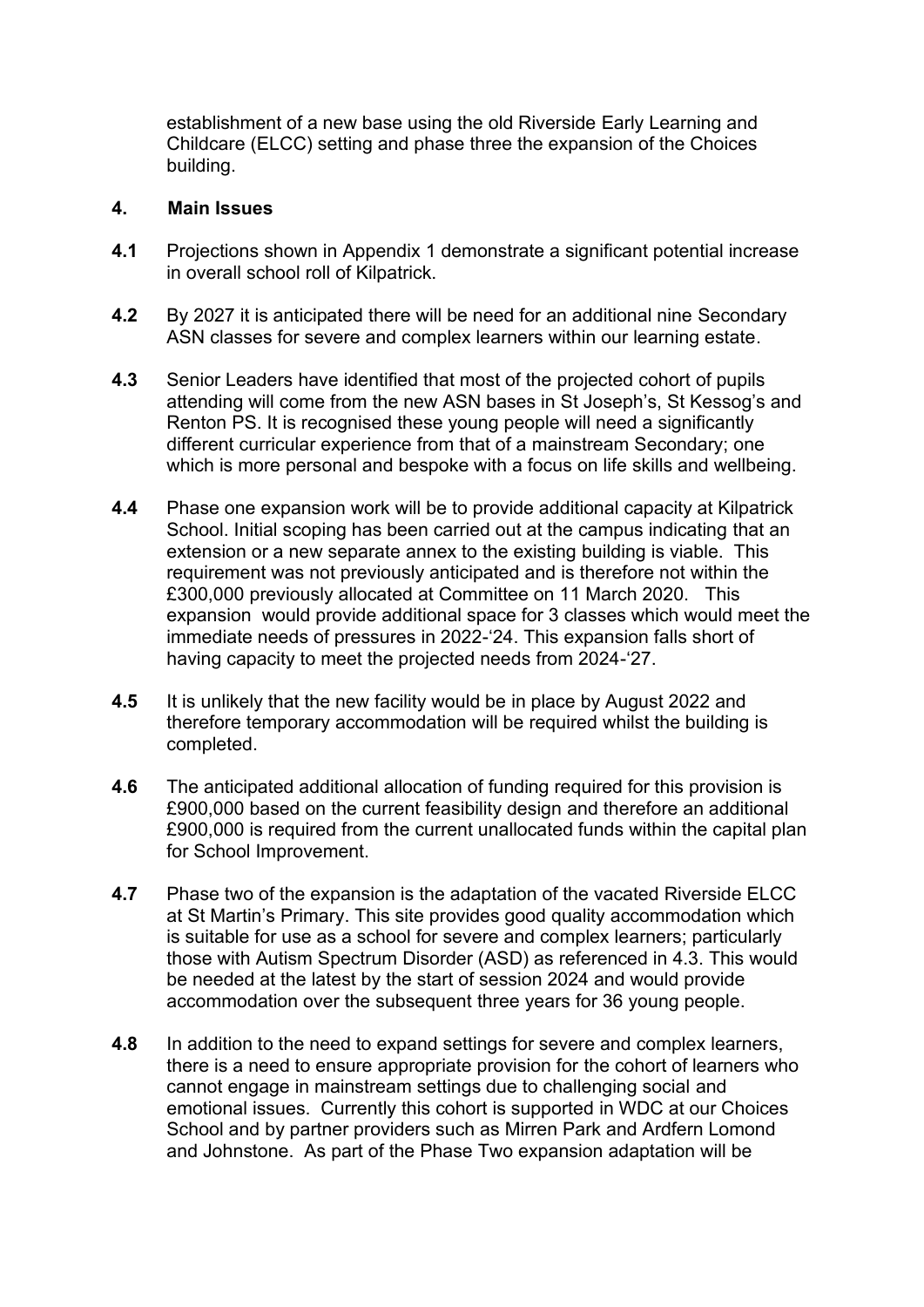required to a currently unused part of the current Choices facility (formerly Jamestown ELC).

- **4.9** Adaptation works to current estate was anticipated at the time of Learning Estate Strategy and as advised £300,000 was previously allocated at Committee on 11 March 2020. It is anticipated that the works, based on the current feasibility design will be in the region of £345,000 and therefore an additional £45,000 is required from the current unallocated funds within the capital plan for School Improvement
- **4.10** We have been informed that Ardfern Johnstone will close by December 2021 and the pupils currently placed there will transfer to the Lomond site. This will therefore reduce their capacity to support new placements. Expansion of the Choices campus to use the remaining side of the building will provide further opportunity to meet needs in WDC settings.
- **4.11** It is recognised that additional resource will be required to support the need for staffing in the expansion plans. This could be viewed as spend to save given the far higher costs of using alternative providers. In 2021/22 there have been 8 external providers used by the Council for day placements. The average cost of a placement is almost £32,000 per annum (with a range of between £22,000 and £140,000 for the providers used in the current financial year). In 2021/22 there have been 13 external providers used by the Council for residential placements. The average cost of a placement is over £118,000 per annum (with a range of between £51,000 and £190,000 for the providers used this year). The cost of employing one additional teacher along with two learning assistants would be around £100,000 per annum and this level of resource could accommodate between 6 and 8 children who may otherwise have to be educated through a day or residential placement
- **4.12** It is anticipated that there will be additional transport costs included in the overall expansion costs. These are difficult to specify exactly as it will depend on pupil addresses, abilities to travel independently and provider costs at the time. However, approximate costs are anticipated at around £100-150k based on 36 pupils based on current suppliers.

# **5. People Implications**

**5.1** The potential people implications are positive as the expansion could result in the creation of 29 additional teaching and support posts. This will provide an exciting and challenging opportunity for staff to develop skills in working collaboratively to provide alternative learning experiences in learning spaces which meet the needs of young people with severe and complex learning difficulties.

# **6. Financial Implications**

**6.1** There are additional financial implications as a result of this report. However, costs to Council will be significantly higher if we are unable to meet the needs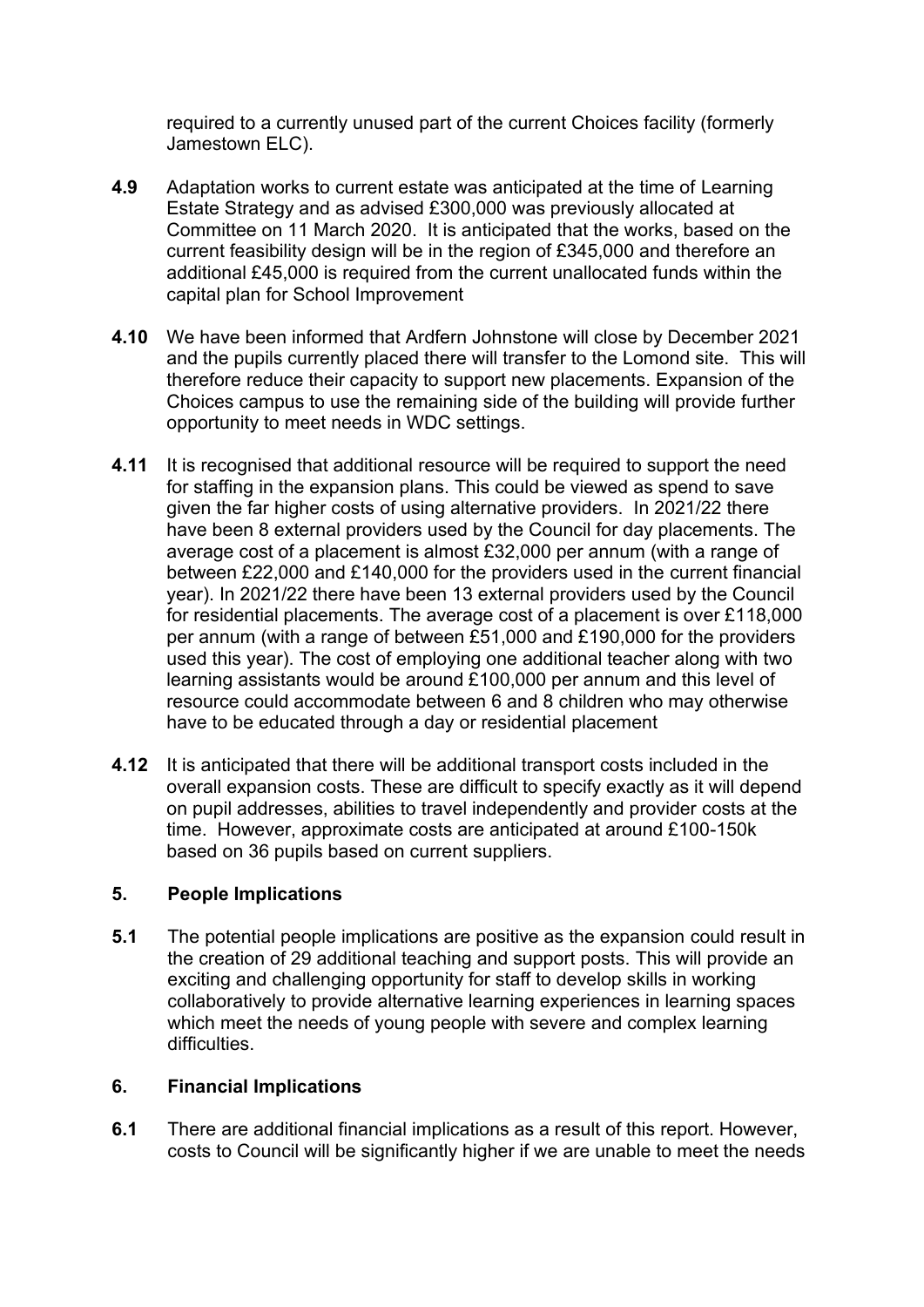within WDC settings, due to the much higher charges of private providers as detailed in 4.11.

- **6.2** £1.2m remains unallocated in the current capital plan with a further £25.8m added to the plan in the Report to Council 4 March 2020. Approval of this paper would bring the unallocated amount down to £260,000. Priority projects would require to be approved by Committee before budget is allocated.
- **6.3** All procurement activity carried out by the Council in excess of £50k is subject to a contract strategy and subject to approval, where necessary, and before any tender is published or framework entered into.

# **7. Risk Analysis**

- **7.1** If the Council is unable to ensure positive outcomes for children, we will not be meeting their needs (Children and Young People Act 2014) (Equalities Act 2010).
- **7.2** If the Council is unable to meet the needs of children, young people and families this could result in reputational damage.

## **8. Equalities Impact Assessment (EIA)**

**8.1** The revised supports and guidance enhance the quality of the service provided to all children, young people and families, therefore it can be seen to have a positive impact in terms of the equalities

## **9. Consultation**

**9.1** Legal Services and the Section 95 Officer have been consulted in relation to the content of this report.

## **10. Strategic Assessment**

**10.1** This report reflects the Council's aspiration to reduce inequalities for the people of West Dunbartonshire.

\_\_\_\_\_\_\_\_\_\_\_\_\_\_\_\_\_\_\_\_\_\_\_\_\_\_\_\_\_\_\_\_\_\_\_\_\_\_\_\_\_\_\_\_\_\_\_\_\_\_\_\_\_\_\_\_\_\_\_\_\_\_\_\_\_\_\_

**Laura Mason Chief Education Officer 9 February 2022** 

| <b>Person to Contact:</b> | Claire Cusick - Senior Education Officer,<br>e-mail: claire.cusick@west-dunbarton.gov.uk |
|---------------------------|------------------------------------------------------------------------------------------|
| <b>Appendices:</b>        | Appendix 1 - ASN Projections                                                             |